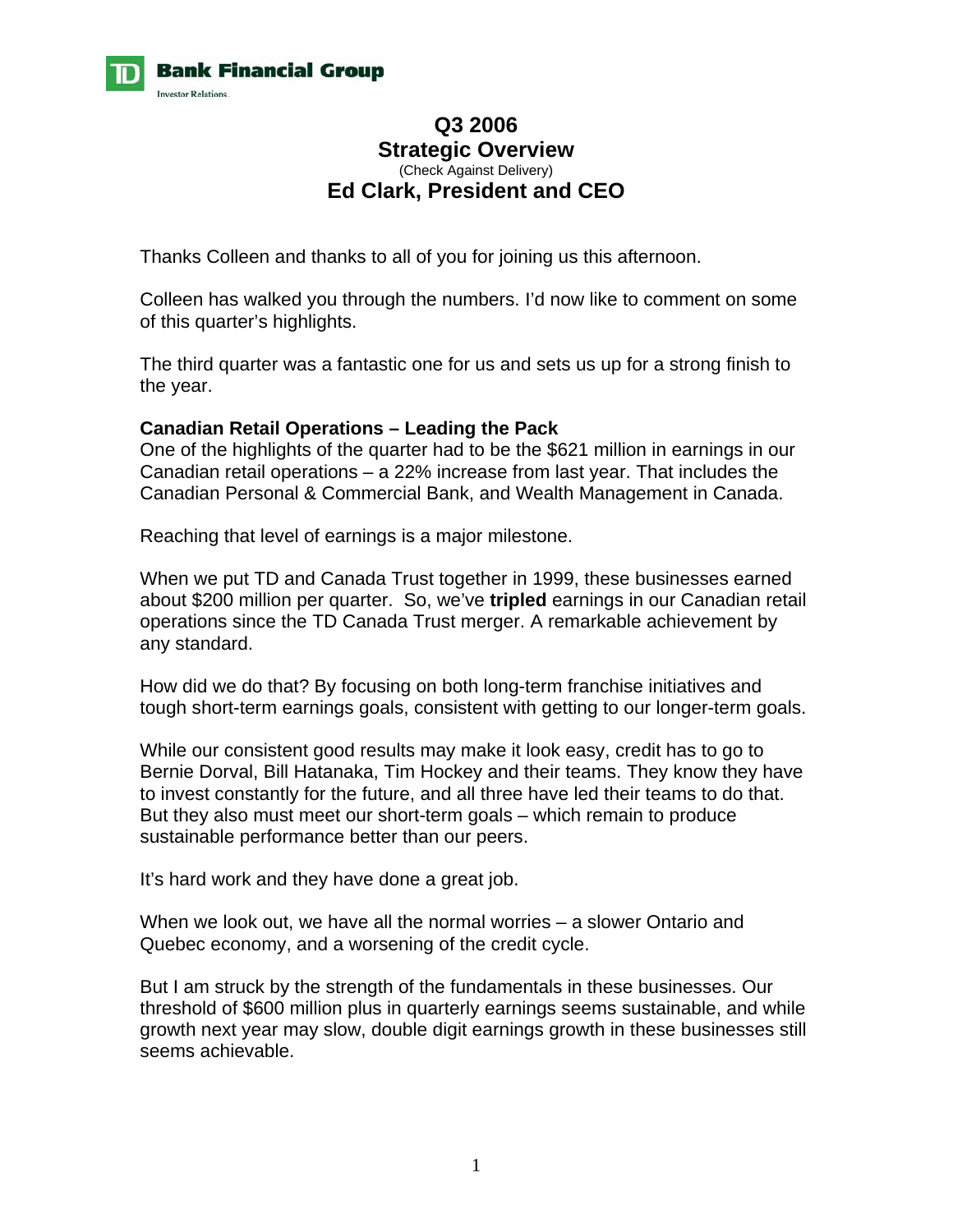

# **Bank Financial Group**

**Investor Relations.** 

#### **Great Quarter in Wholesale**

The third quarter was also a great quarter for the Wholesale Bank, and an important milestone.

I recognize that it has sometimes been frustrating to investors to understand the impact of our exit from the structured products area.

The good news is that we are done. There remain a number of operational activities, but our economic risk has gone.

More importantly we now have our Wholesale business where Bob and I want it to be, and we can focus all our energy on continuing to grow it. As I have indicated to you before, I really like where we are – with a highly profitable, growing franchise play, strong proprietary trading groups operating in transparent markets, and a leading investment group, with strong mark to market surpluses.

Our returns are excellent, and these businesses are growing. As we look forward, we may see a seasonally-normal slower fourth quarter, but we feel our long-term earnings target should move up from the \$500 – 550 million per year I originally suggested to \$525 – 625 million per year.

This represents very good returns on our equity base of about \$2.5 billion in this business.

# **U.S. Operations March Forward**

Turning to our U.S. operations. We remain very happy with what we have achieved, even if it has its normal business challenges.

Our U.S. retail earnings are up 28% to \$123 million in Canadian dollars, and up 43% to \$110 million in U.S. dollars. We continue to believe that having a credible U.S. retail platform will be a differentiator for us and we intend to prudently grow it.

I recognize that there is some worry that we will expand in the U.S. no matter what the cost. This is not the case. We have turned down a number of deals which didn't meet our criteria. We have a clear set of targets, and a view of what price makes sense to us.

Clearly there are competing pressures here. I would not wish us to stall in our expansion, but I am unwilling to do deals where I cannot see a pay-off. I can only say, as a shareholder, I am very much aware of the need to get this balance right.

As to the operations of TD Banknorth and TD Ameritrade, I am quite pleased with the initiatives both have taken to grow the companies and improve the quality of earnings – not to mention the progress being made by both organizations in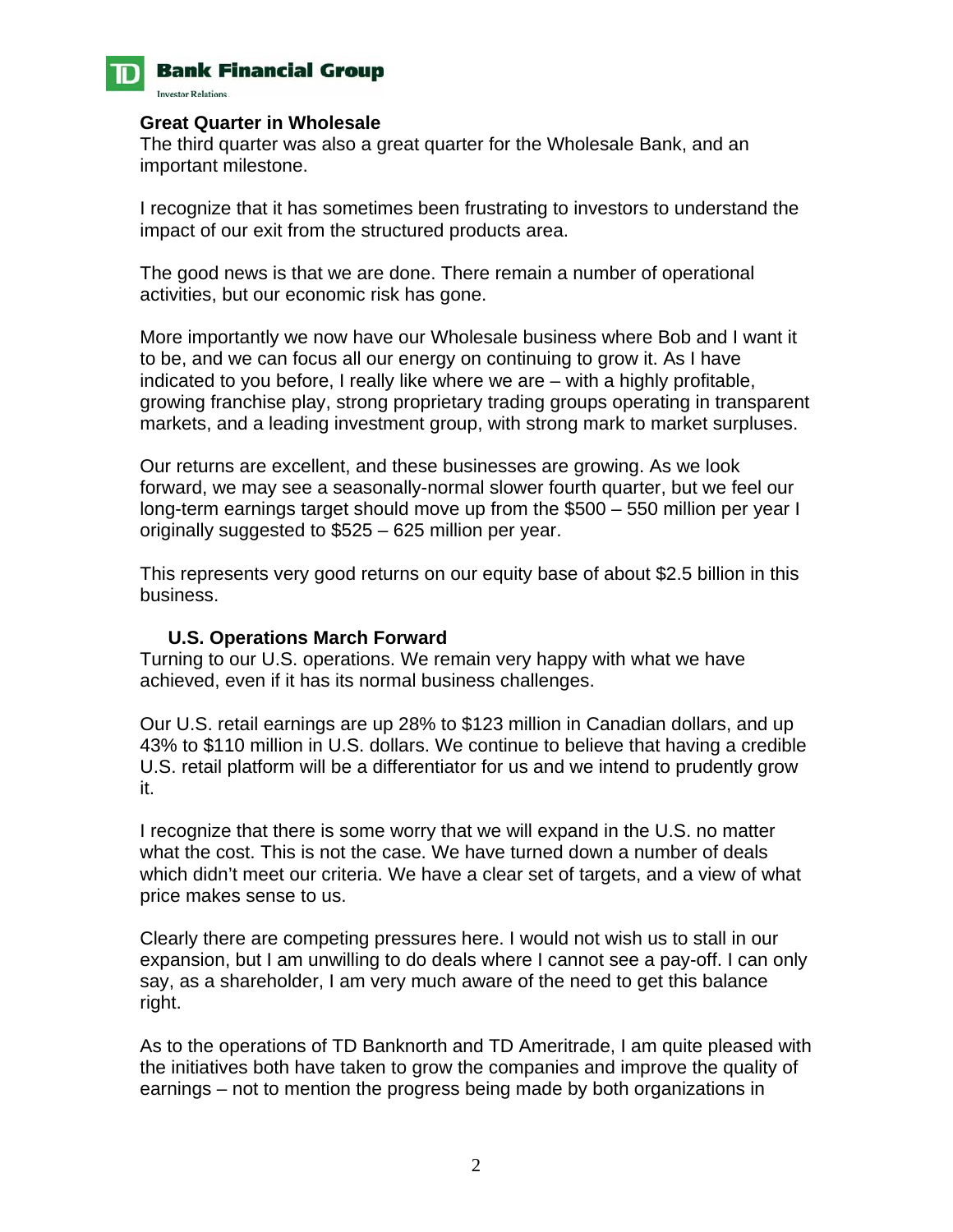

absorbing their acquisitions.

Clearly, banking is tough today in the American market. As Bill Ryan has said, TD Banknorth earnings per share, unless the environment changes, will likely grow slowly. TD Ameritrade's earnings, as Joe Moglia has indicated, have upside as we realize the synergies of the Waterhouse acquisition.

Of note this quarter was Bharat Masrani's appointment as President of TD Banknorth reporting to Bill Ryan.

I'd just like to take this opportunity to thank Bharat for the great work he's done most recently as our Chief Risk Officer. He has been a significant source of support to me.

In terms of filling his role, we are putting an interim structure in place so Bharat will be able to focus solely on TD Banknorth as of September. Once we have our longer-term structure in place, we'll let you know.

## **Capital**

Now let me comment on our capital position. We continue to have a very strong capital position, and with our high return on risk weighted assets, we are wellpositioned to finance continued growth in our businesses when and if the right opportunities arise.

In these circumstances, we do not see a need to continue the discount on our DRIP program, or to allow dilution as a result of the exercise of stock options.

We are therefore setting the DRIP discount at zero, and today we are announcing we intend to buyback -- under a normal course issuer bid, subject to TSX approval -- approximately 4 million shares this year to offset the expected option exercise dilution.

#### **Closing**

In closing, Q3 was a fantastic quarter – a level of growth that will be hard to repeat in Q4.

But our confidence in our earnings is shown by once again moving up our dividend. This is consistent with our policy of raising our dividend in line with the growth of sustainable earnings.

For most of our businesses, we expect Q4 to be relatively flat to Q3, with the Wholesale Bank likely down. But that doesn't change our positive outlook for 2007, assuming normal market conditions.